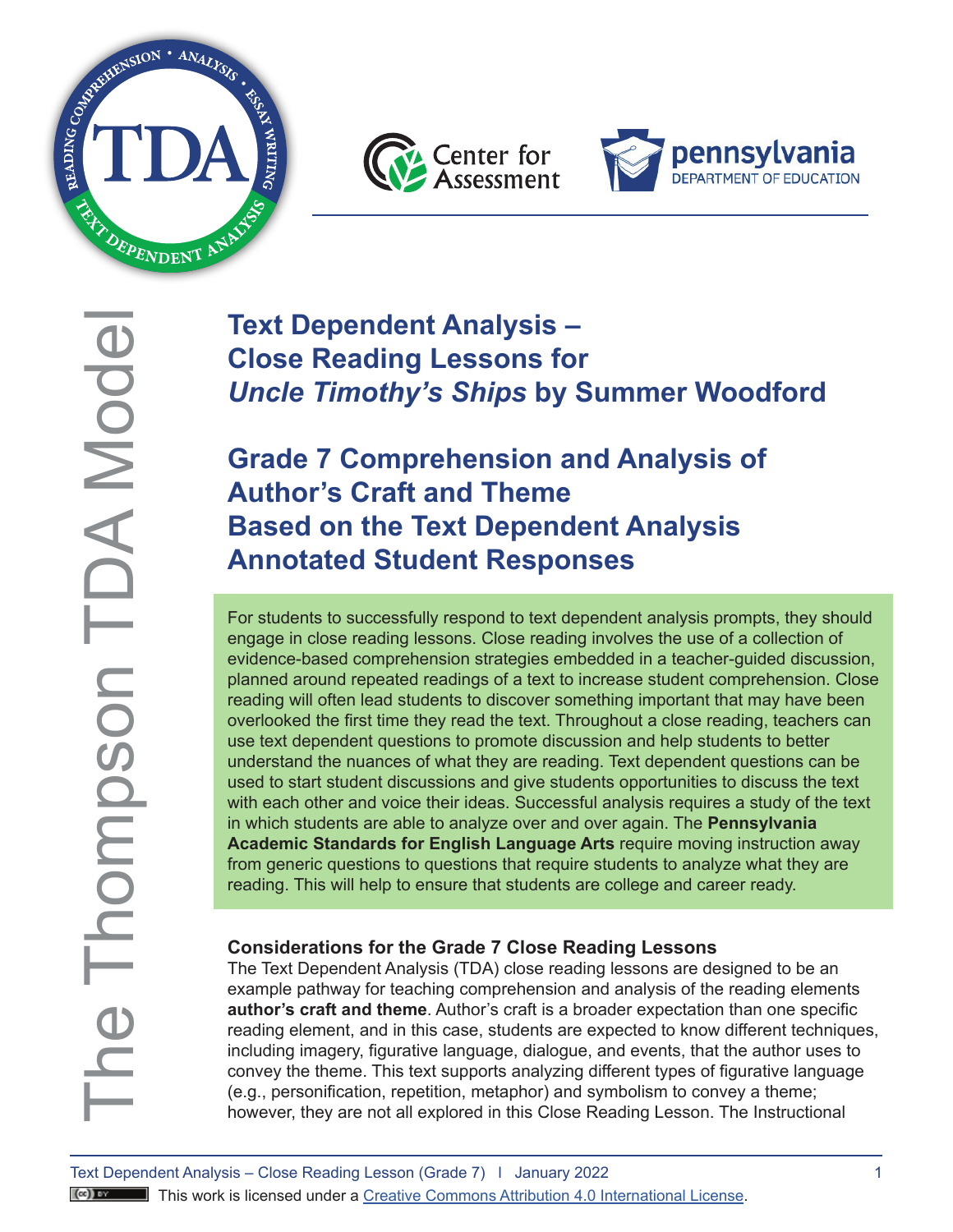

Plan guides teachers through the planning and teaching of each lesson, as well as modeling the response to a TDA prompt. The following instructional pathway focuses on the text *Uncle Timothy's Ships* and the corresponding prompt found in the **Grade 7 Annotated Student Responses Based on the Text Dependent Analysis Learning Progressions.** The lessons are only one possible instructional pathway and teachers should feel free to modify them to meet the sequence of their curriculum, accommodate content previously taught, or to meet their current students' needs.

The lessons make the assumption that students may have been exposed to text dependent analysis prompts, the definition of analysis, and the deconstruction of prompts prior to reading the text to set a focus for reading. The close reading lessons incorporate some of these expectations; however, teachers may include additional modifications if needed.

| <b>Text Dependent Analysis Information</b>      |                                                                                                                                                                                                                                                                                                                                                                                                                                                                                                                                                                                                                                                                                                                                                                                                                                                          |  |
|-------------------------------------------------|----------------------------------------------------------------------------------------------------------------------------------------------------------------------------------------------------------------------------------------------------------------------------------------------------------------------------------------------------------------------------------------------------------------------------------------------------------------------------------------------------------------------------------------------------------------------------------------------------------------------------------------------------------------------------------------------------------------------------------------------------------------------------------------------------------------------------------------------------------|--|
| Text                                            | Uncle Timothy's Ships by Summer Woodford                                                                                                                                                                                                                                                                                                                                                                                                                                                                                                                                                                                                                                                                                                                                                                                                                 |  |
| Complexity<br>(Lexile and Qualitative analysis) | Lexile level: 660 (Grade 7; 955-1155)<br>Qualitative level: Moderately complex                                                                                                                                                                                                                                                                                                                                                                                                                                                                                                                                                                                                                                                                                                                                                                           |  |
|                                                 | Note: Although the Lexile score is below grade 7, the<br>meaning/purpose of the text adds to the complexity as<br>there are multiple levels of meaning that are difficult to<br>identify, are subtle and implicit. Additionally, the language<br>features contain abstract and figurative language which<br>may present difficulty for students.                                                                                                                                                                                                                                                                                                                                                                                                                                                                                                         |  |
| Reading Elements/<br>Structure for analysis     | Author's craft and Theme                                                                                                                                                                                                                                                                                                                                                                                                                                                                                                                                                                                                                                                                                                                                                                                                                                 |  |
| Standards                                       | CC.1.3.7.A – Key Ideas and Details (Theme): Determine a<br>theme or central idea of a text and analyze its development<br>over the course of the text; provide an objective summary of<br>the text.<br>CC.1.3.7.B - Key Ideas and Details (Text Analysis): Cite<br>several pieces of textual evidence to support analysis of what<br>the text says explicitly, as well as inferences, conclusions, and/<br>or generalizations drawn from the text.<br>CC.1.3.7.C - Key Ideas and Details (Literary Elements):<br>Analyze how particular elements of a story or drama interact<br>and how setting shapes the characters or plot.<br>CC.1.3.7.F - Craft and Structure (Vocabulary): Determine the<br>meaning of words and phrases as they are used in grade-level<br>reading and content, including interpretation of figurative,<br>connotative meanings. |  |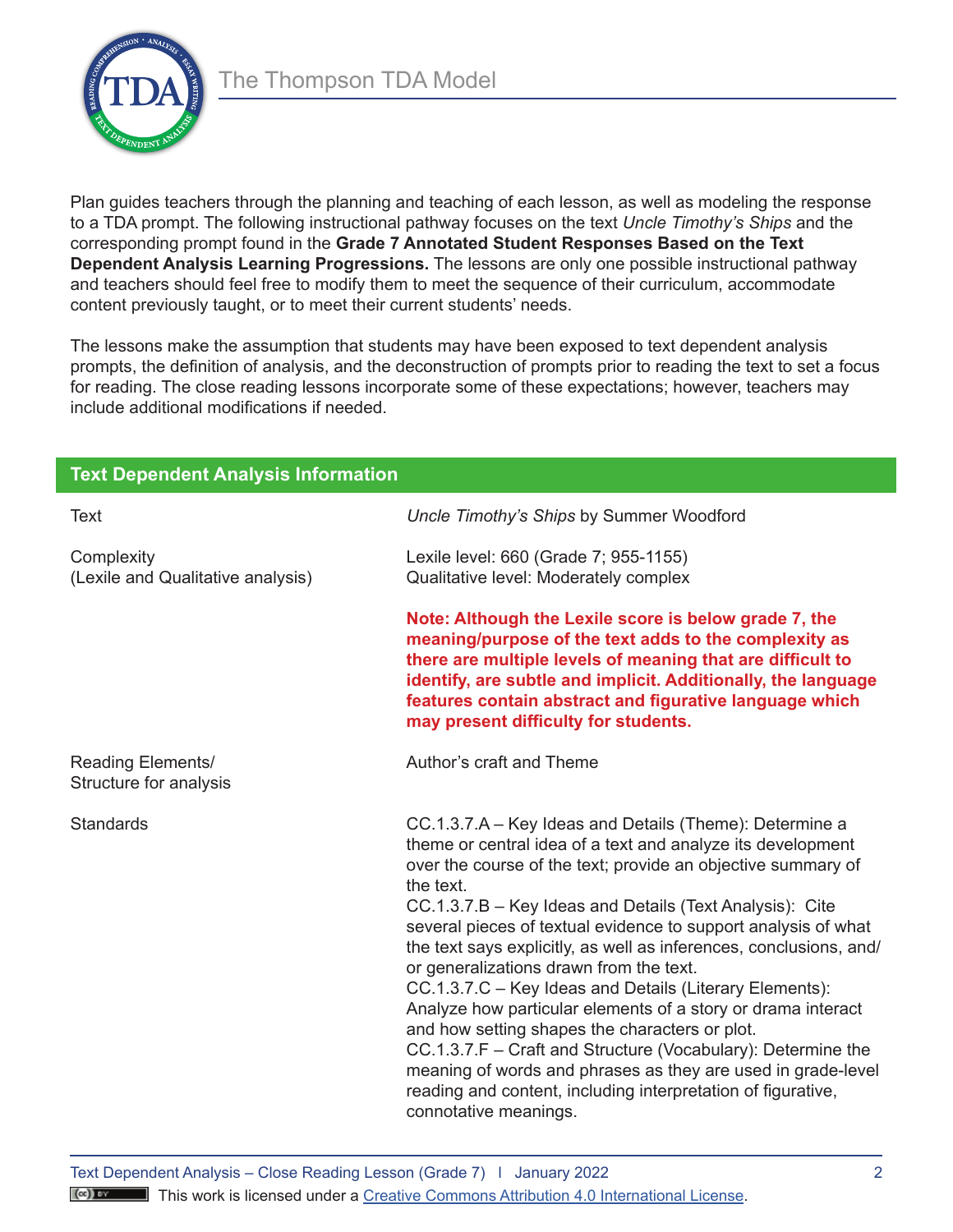

CC.1.4.7.S – Response to Literature: Draw evidence from literary or informational texts to support analysis, reflection, and research, applying grade-level reading standards for literature and informational texts.

CC.1.4.7.B – Informative/Explanatory (Focus): Identify and introduce the topic clearly, including a preview of what is to follow

CC.1.4.7.C – Informative/Explanatory (Content): Develop and analyze the topic with relevant facts, well-chosen definitions, concrete details, quotations, or other information and examples; include graphics and multimedia when useful to aiding comprehension.

CC.1.4.7.D – Informative/Explanatory (Organization): Organize ideas, concepts, and information using strategies such as definition, classification, comparison/contrast, and cause/ effect; use appropriate transitions to create cohesion and clarify the relationships among ideas and concepts; provide a concluding statement or section; include formatting when useful to aiding comprehension.

CC.1.4.7.E – Informative/Explanatory (Style): Write with an awareness of the stylistic aspects of composition. • Use precise language and domain-specific vocabulary to inform about or explain the topic. • Use sentences of varying lengths and complexities. • Develop and maintain a consistent voice. • Establish and maintain a formal style.

CC.1.4.7.F – Demonstrate a grade-appropriate command of the conventions of standard English grammar, usage, capitalization, punctuation, and spelling.

# **Instructional Text Dependent Analysis Prompt**

Authors use various techniques, such as figurative language, to convey a message in their writings. Write an essay analyzing the techniques the author uses to convey a theme in *Uncle Timothy's Ships*. Be sure to use evidence from the text to support your response.

# **Purpose and Use of the Instructional Plan**

Students in grade 7 are expected to be able to demonstrate greater independence when reading complex text, identifying and explaining the use of literary elements, and making evidence-based inferences. Additionally, seventh grade students should demonstrate greater independence in producing cohesive and coherent multi-paragraph essays on a regular basis, including a command of standard American English and writing skills such as organizing ideas, using effective transitions, and choosing precise words. The purpose of this Instructional Plan is to provide an example of how to organize close reading lessons that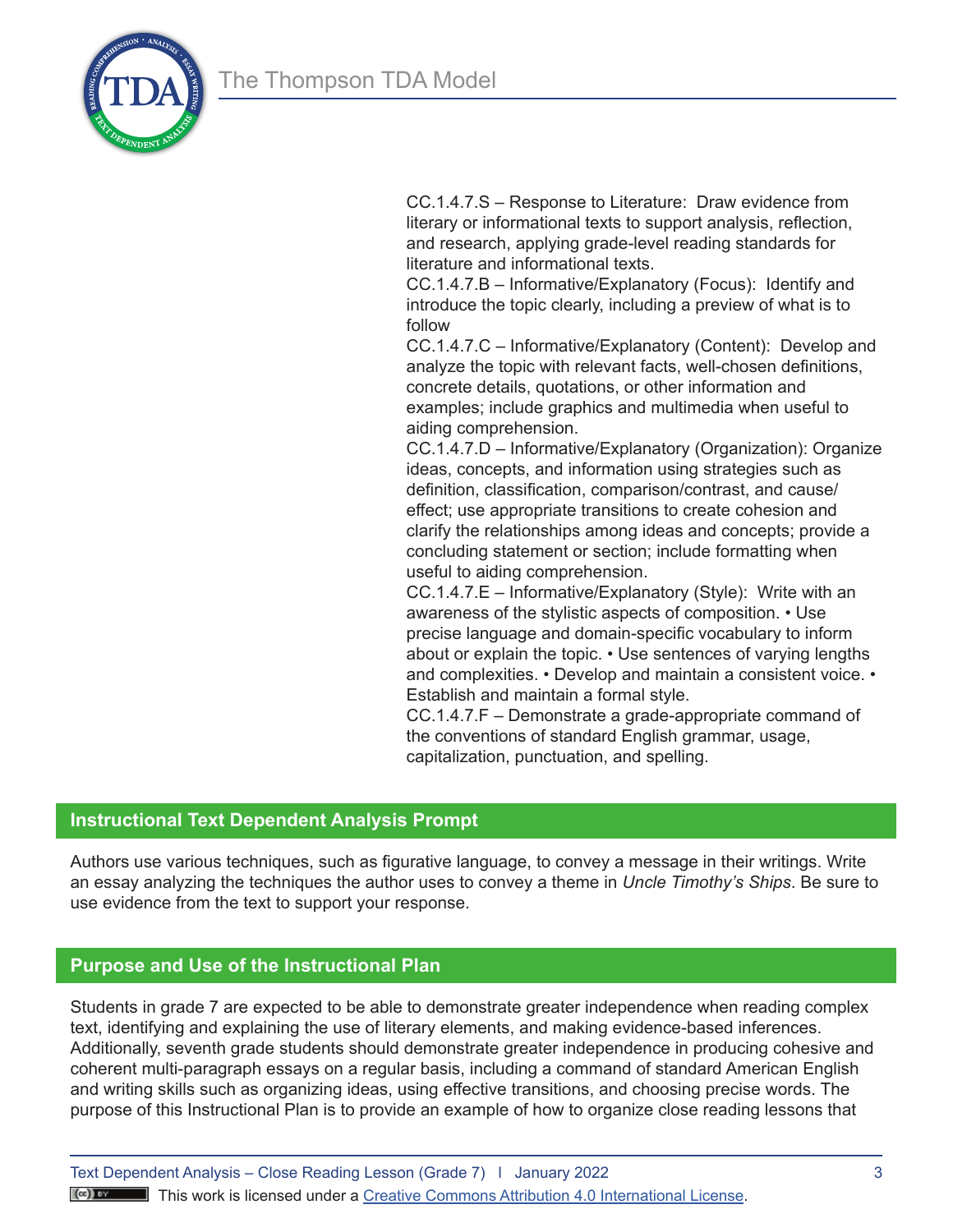

will lead students to understand the components of text dependent analysis (reading comprehension, analysis, and essay writing) as they engage with increasingly more complex texts.

In this plan the teacher builds on what students learned in prior grades by modeling for students how to annotate the text to identify accurate and precise evidence, how to make an inference and generalization about the evidence, what it means relative to the reading elements/structure, and how to construct an essay conveying this information. The close reading lessons are intended to guide instruction and not to assess student work using a grade or score.

The Instructional Plan is structured with the following three questions in mind:

- What are the **planned activities** and **text dependent questions** used to engage students in the targeted learning?
- What are the **teacher actions** for each of the activities?
- What are the **student actions** for each of the activities?

Each task is numbered and contains three parts:

- Planned Activities/Text Dependent Questions
- Teacher Actions
- Student Actions

It is imperative to read the entire task to understand the structure of the Instructional Plan and the interaction of the three parts. Each part of the task guides the teacher throughout the planning and teaching of the lessons.

# **The Instructional Plan**

# **Task #1**

# **Planned Activities/Text Dependent Questions:**

• In this task the teacher will activate prior knowledge and clarify the meaning and use of imagery and the use of figurative language to create imagery.

# **Teacher Actions:**

- Record the statement: "The night was dark and scary."
- Ask students if the statement paints a picture in their mind considering the details that appeal to the readers' senses explaining why or why not.
- Explain that **imagery** is the use of vivid and descriptive language to appeal to the reader's senses and to evoke emotions or images of places/things in the readers' mind. Imagery allows the reader to see, smell, taste, or touch what the character experiences.
- Ask students to brainstorm descriptive language that could be used to give the reader a sense of how the night can be described to understand how it looks, feels, smells, and/or sounds. Record suggestions on chart paper or a white board. Examples could include, *humid, scent of rotten vegetation, sound of mosquitoes, smell of perfume, crackling of lightning.*
- Recreate the statement by using one or two examples of descriptive language For example, "The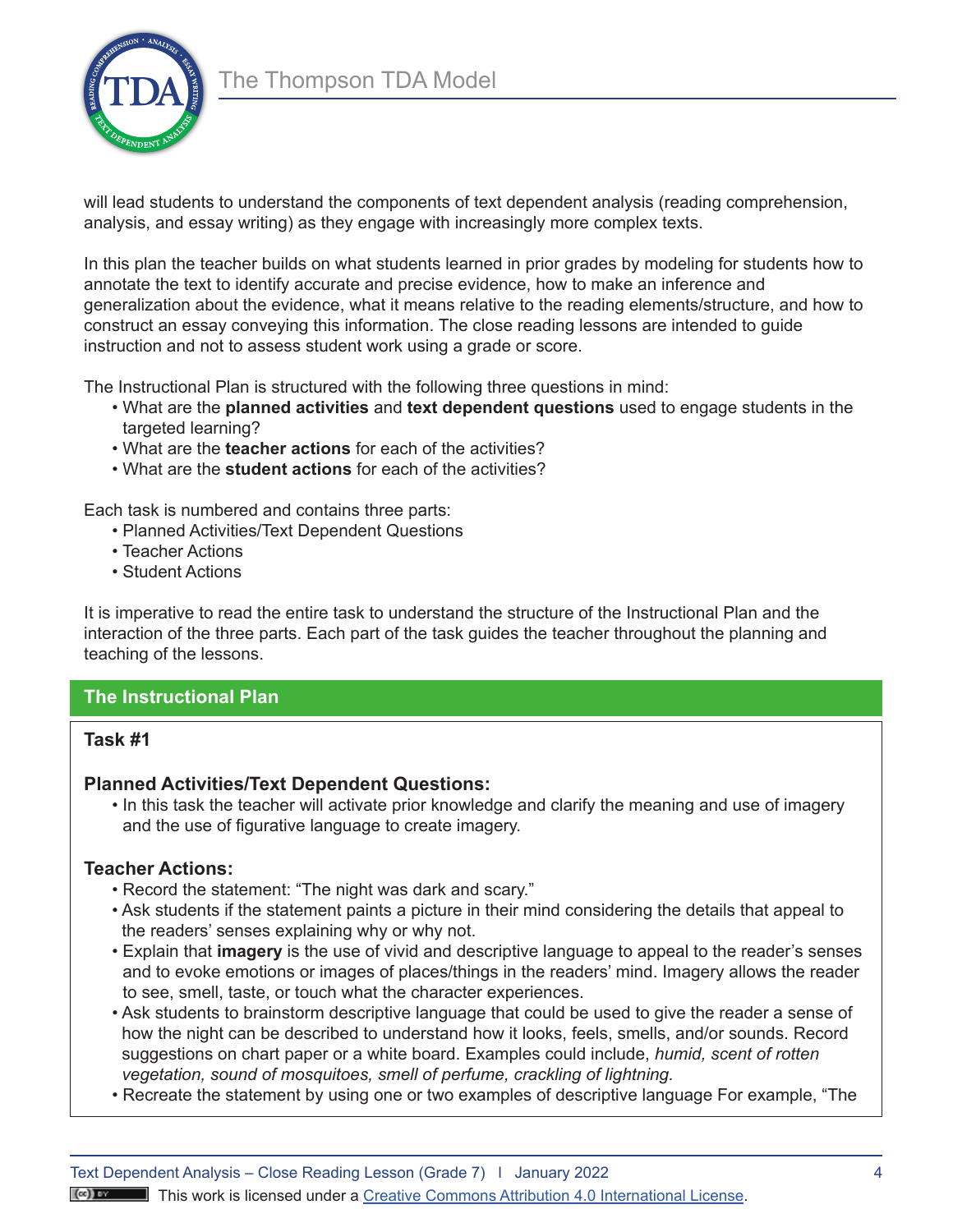

- night was dark and humid, the scent of rotting vegetation hung in the air, and only the crackling lighting illuminated the sky."
- Discuss how the second statement provides a clear image in the mind of the reader.
- Display multiple statements that do not include imagery, for example:
	- The child got mad at the teacher.
	- The pizza tasted good.
	- The class was boring
	- The football team won the game.
	- The dog was big.
- Tell students to work in small groups to revise one of these statements to demonstrate the use of imagery.
- Ask each group to share the new statement and their thinking about the descriptive word choices.
- Ask other students to discuss how the descriptive word choices evoke emotions or images of places/things in the readers' mind.
- Display different types of grade-appropriate figurative language and ensure students are familiar with them, such as:
	- **Alliteration** the repetition of initial sounds in neighboring words.
	- **Simile** a comparison of two unlike things in which a word of comparison (like or as) is used.
	- **Onomatopoeia**  the naming of a thing or action by a vocal imitation of the sound associated with it.
	- **Metaphor** the comparison of two unlike things in which no words of comparison (like or as) are used.
	- **Hyperbole** an exaggeration or overstatement.
	- **Personification** an object or abstract idea given human qualities or human form.
	- **Repetition** intentionally using a word or phrase for effect, two or more times in a speech or written work.
- Explain that figurative language can also be used to create imagery. Revise the example statement to include different types of figurative language. For example, "The night was dark and humid, with a scent of rotting vegetation like grandma's powerful and potent perfume, and only the whizzing buzz of mosquitoes broke the silence of the swamp."
- Have students identify the different the figurative language used in this statement (**simile**: like grandma's perfume; **alliteration**: powerful and potent perfume, silence of the swamp; **onomatopoeia**: whizzing buzz of mosquitoes).
- Have students revise their statements to include at least one example of figurative language and have them share their statements ensuring understanding of different types of figurative language.
- Ensure students understand that both descriptive word choice and figurative language are used for creating imagery.

# **Student Actions:**

- Students respond to the simple statement, sharing why it does or does not create imagery.
- Students brainstorm descriptive language for the simple sentence that would create imagery.
- Students work in small groups to revise one statement to demonstrate the use of imagery and share it with the whole group for feedback.
- Students revise their statements to include at least one example of figurative language and share their statements.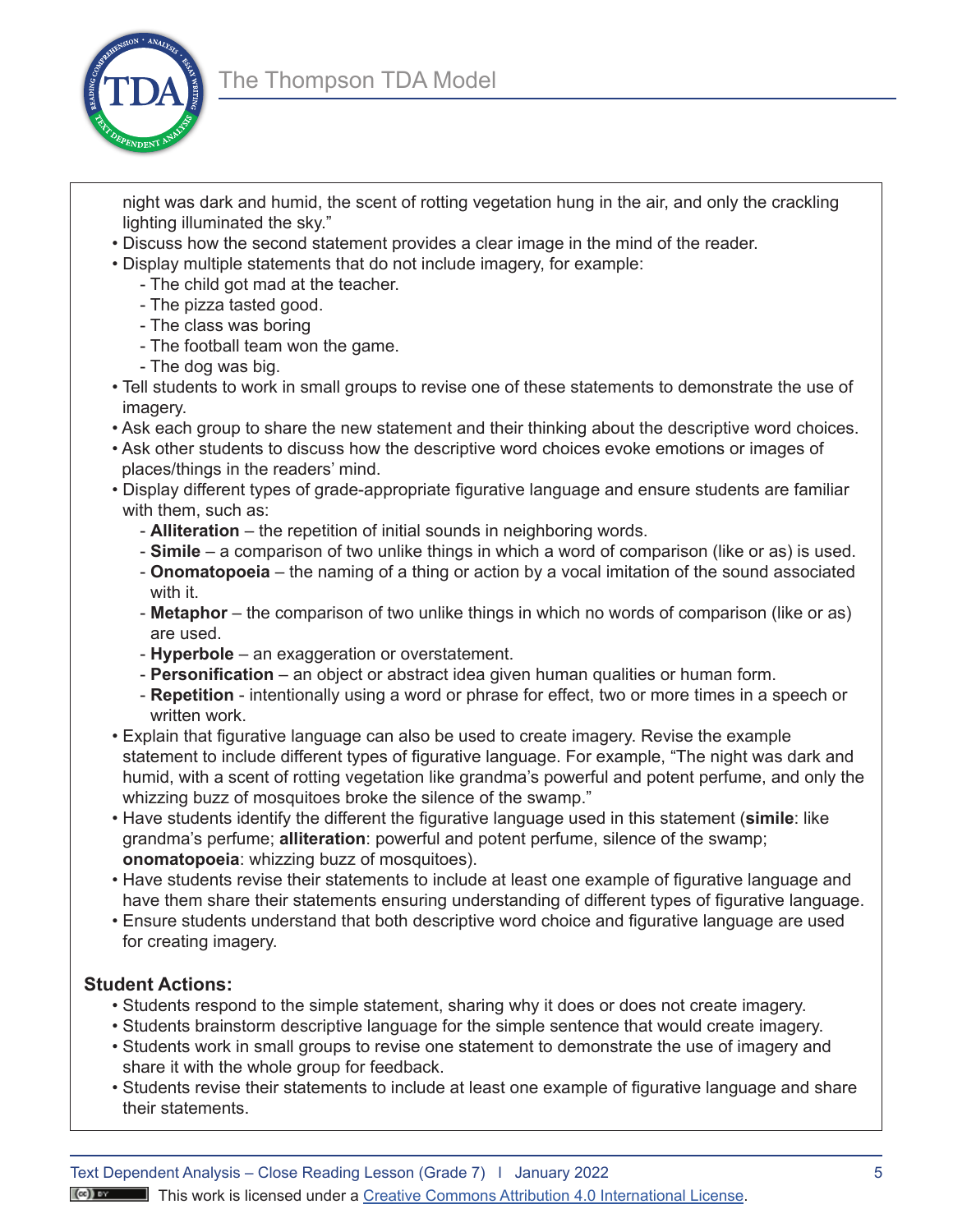

# **Task #2**

# **Planned Activities/Text Dependent Questions:**

• In this task the teacher will activate prior knowledge and clarify the meaning of theme, universal themes, and theme statements, and how the use of imagery can reveal a theme.

# **Teacher Actions:**

- Display the terms, theme, universal **theme, theme topic, theme statement,** and **central idea**.
- Ask students to turn and talk to discuss the meaning of each term and how they are the same and different.
- Have students share their thinking and define the terms:
	- **Theme** the underlying message of an entire text
	- **Universal Theme** an idea that is a generalization about life or human nature dealing with basic human concerns or conditions; expresses a message about life and/or human nature, is common to people throughout the world, and provides guidance through life.
	- **Theme Topic** main idea of the story
	- **Theme Statement** a complete sentence or two that expresses a theme.
	- **Central Idea** a description of what a specific text is mainly about.
- Display the following statements and have students categorize them as either a theme topic, theme statement, or central idea. Ask students to justify their thinking.
	- Gossip can destroy a person's reputation in one whisper (*theme statement*)
	- Good vs. Evil (*theme topic*)
	- Forbidden love is a tragic tale with terrible consequences (*theme statement*)
	- Trust in yourself is just as important as trust in others (*theme statement*)
	- Michaela overcame the great difficulty of being orphaned to achieve a new life (*central idea*)
	- Families can take many forms (*theme statement*)
	- Coming of age (*theme topic*)
	- Friendships can develop with people of different ages (*theme statement*)
	- Evil deeds are punished in ways you might not expect (*theme statement*)
	- Louis realized the errors of his ways and told the truth to his family (*central ide*a)
	- Everyone has different talents to contribute when needed (*theme statement*)
	- It's important to find your own path to success (*theme statement*)
	- Love (*theme topic*)
	- Telling the truth comes with both negative and positive consequences (*theme statement*)

Discuss each statement ensuring students understand the differences among them.

• Ask students to examine the theme statements and determine if the statement is specific to a text or could be considered a universal theme and why based on the definition of universal theme.

# **Note: The theme statements provided may be considered a universal theme.**

• Display and distribute the poem, *I Build Walls* by Isolatesouls17, to students: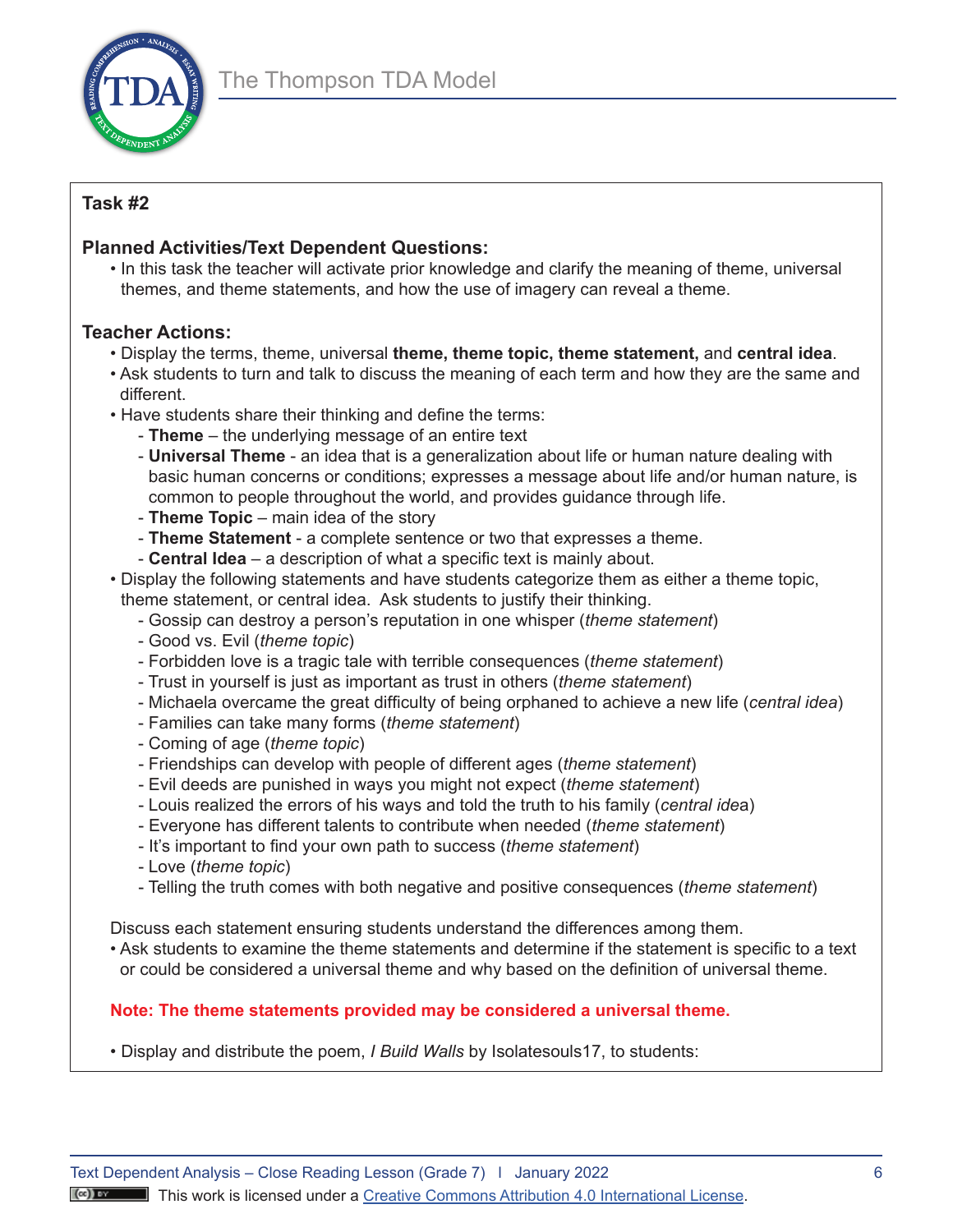

| <b>I Build Walls</b>                                                                                                                                                                                                                                                                                                                                                                                                                                                                                                                                                                                                                                                                                                                                                                                                                                                                                                                       |                                                                                                                                                                                                                                             |
|--------------------------------------------------------------------------------------------------------------------------------------------------------------------------------------------------------------------------------------------------------------------------------------------------------------------------------------------------------------------------------------------------------------------------------------------------------------------------------------------------------------------------------------------------------------------------------------------------------------------------------------------------------------------------------------------------------------------------------------------------------------------------------------------------------------------------------------------------------------------------------------------------------------------------------------------|---------------------------------------------------------------------------------------------------------------------------------------------------------------------------------------------------------------------------------------------|
| I build walls:<br>Walls that protect<br>Walls that shield<br>Walls that say I shall not yield<br>Or reveal<br>Who I am or how I feel<br>I build walls:<br>Walls that hide<br>Walls that cover what's inside<br>Walls that stare or smile or look away<br><b>Silent lies</b><br>Walls that even block my eyes<br>From the tears I might have cried<br>I build walls:<br>Walls that never let me<br>Truly touch<br>Those I love so very much<br>Walls that I need to fall<br>Walls meant to be a fortresses<br>Are like prisons after all<br>I build walls:<br>So many reasons why I keep to myself<br>So many lies I hide in my face<br>So many walls that help me confide<br>Walls surround the truth<br>That I will never have anyone but you<br>I build walls:<br>Walls that protect<br>Walls that hide<br>Walls that never let me<br>So many reasons<br>So many lies<br>So many questions<br>That shows my teary eyes<br>Isolatesouls17 | The narrator's walls are not physical.<br>Personifies the walls as strong so they can hide<br>what the narrator "feels".<br>Inference – the narrator has had their feelings<br>hurt in the past and doesn't want to feel that<br>way again. |

Tell students to independently read the poem. While thinking aloud, model reading and annotating the descriptive/figurative language and how it creates imagery.

# **Note: See TDA Series – Purposeful Annotations for Text Dependent Analysis (TDA)**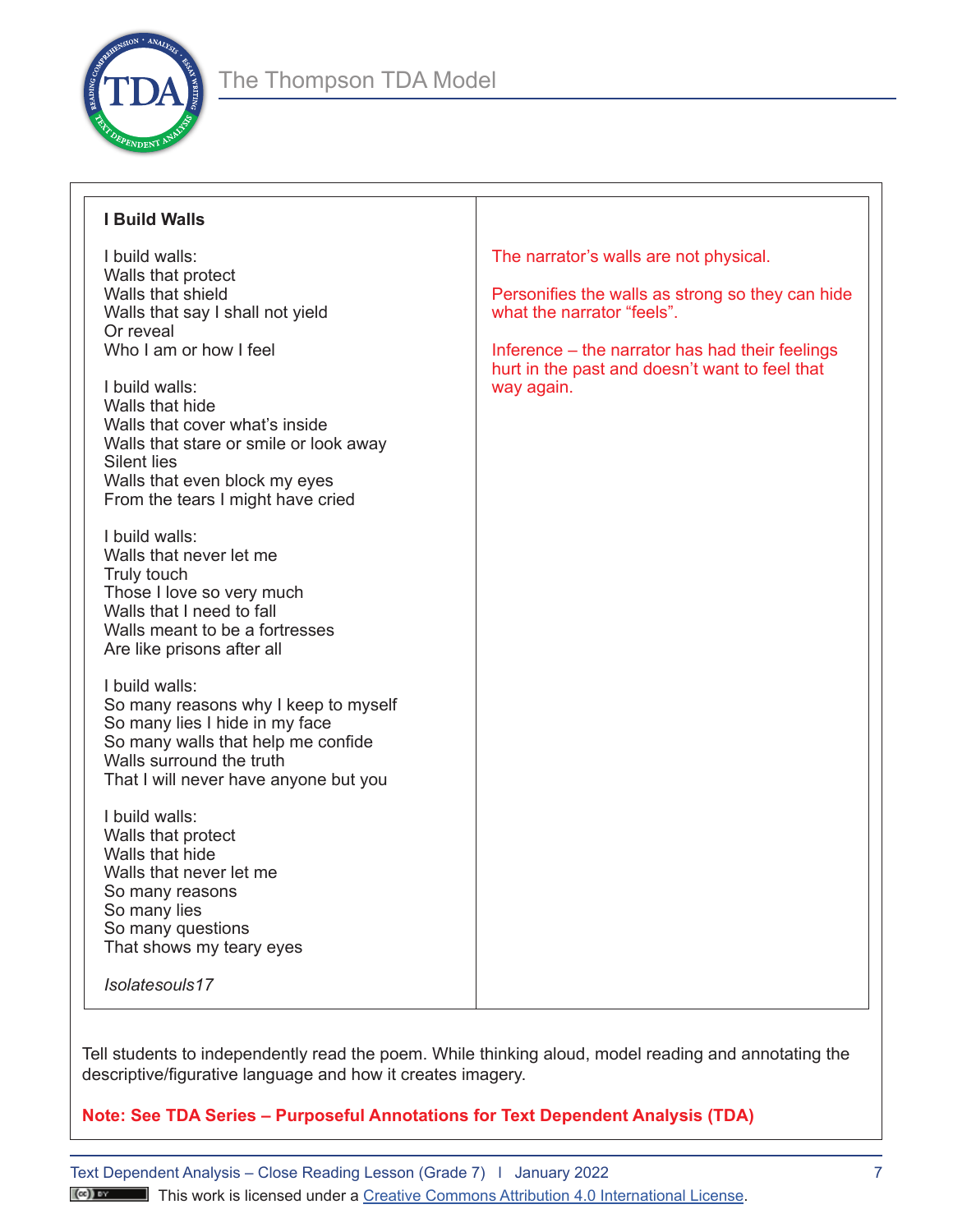

- Tell students to work in pairs or small groups to annotate the remainder of the poem and to identify a theme from the descriptive language and/or figurative language. Discuss the following questions to ensure comprehension, inferencing, imagery, figurative language, theme, and analysis:
	- What are the walls in this poem made of? (*Inference Hidden feelings and thoughts*)
	- What is the outcome when walls act as a protection? (*They do not reveal what is inside the person.*)
	- What figurative language is used in this poem? (*Personification walls have human qualities, Repetition*)
	- What image comes to mind when the author uses the expression 'silent lies'? (*Walls hide one's true feelings.*)
	- What is a theme topic for this poem? (*e.g., Loneliness*)
	- What is a possible theme statement for this poem? (*e.g., You are vulnerable when you reveal yourself to others.*)
	- What imagery is used to support this theme statement? (*e.g., …cover what's inside, block my eyes from the tears I might have cried, meant to be a fortress*)
- Have pairs or groups share the theme and the descriptive language from the poem that supports their identified theme. As students share the theme and the descriptive language, provide guidance to ensure understanding of imagery and theme.
- Explain that the entire poem is a type of figurative language an extended metaphor which is a metaphor introduced in the beginning and is further developed throughout the entire poem. Specifically, the narrator explores the comparison of walls and feelings.

# **Student Actions:**

- Students discuss literary terms with a partner and share their thinking with the whole group.
- Students categorize statements or phrases and as either a theme topic, theme statement or central idea and justify their thinking.
- Students determine if the statement is specific to a text or could be considered a universal theme and why based on the definition of universal theme.
- Students independently read the poem, *I Build Walls*, and with a partner annotate the poem to identify a theme from the descriptive language and/or figurative language and share responses with the whole group.

# **Task #3**

# **Planned Activities/Text Dependent Questions:**

• In this task the teacher will introduce the text, *Uncle Timothy's Ships* and the TDA prompt. The prompt should be deconstructed prior to reading the text.

# **Note: See TDA Series – The Anatomy of a Text Dependent Analysis (TDA) Prompt**

• The teacher reminds students of the meaning of analysis (detailed examination of the elements or structure of text, by breaking it into its component parts to uncover interrelationships in order to draw a conclusion) and the difference between inference and analysis.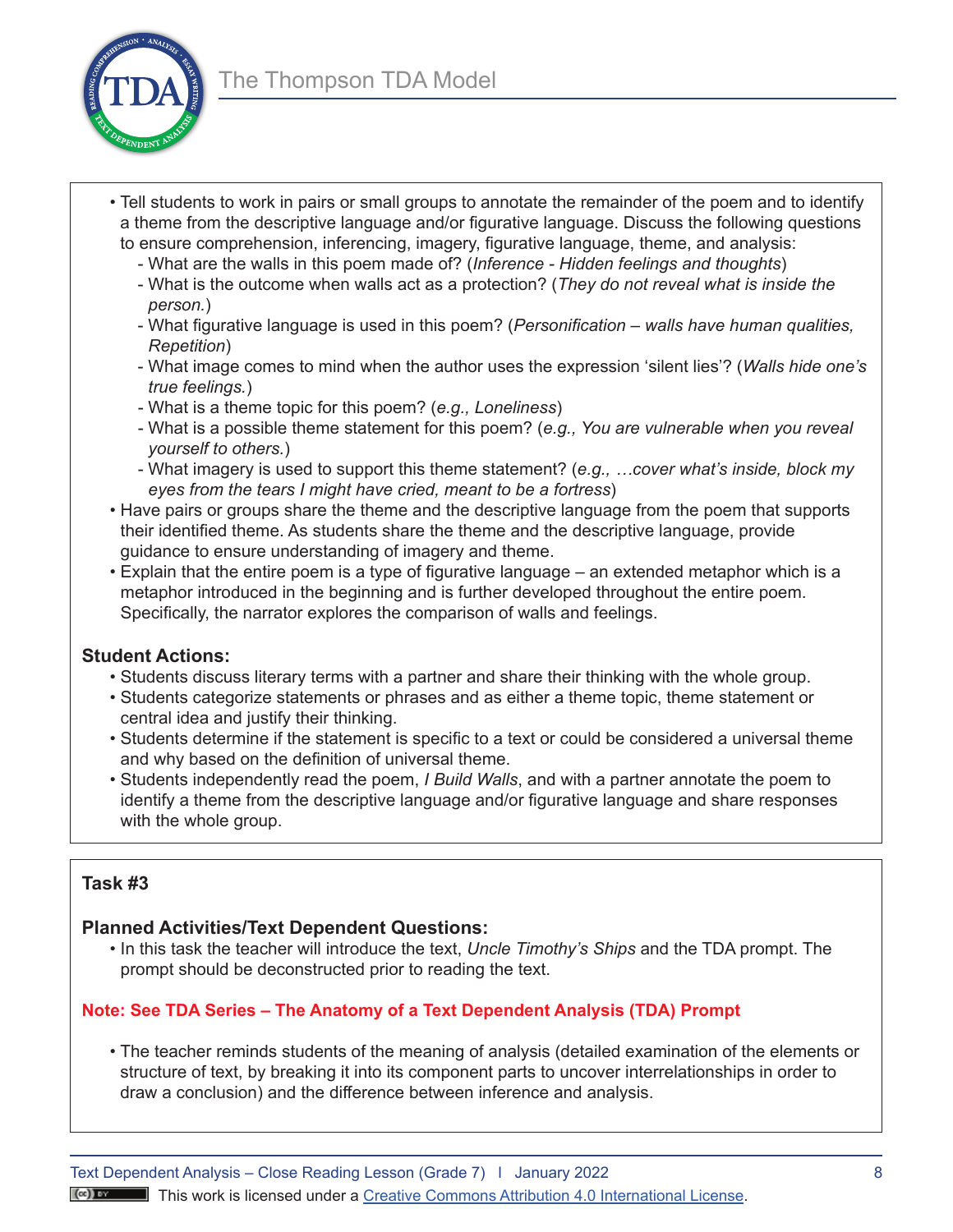

• The teacher will ensure that students demonstrate comprehension of the text through a close reading, annotating the text, and collaboratively discussing responses to comprehension questions about the text.

## **Note: See TDA Series – Recognizing the Difference between Inference and Analysis**

# **Teacher Actions:**

- Distribute the text and prompt to students and display the prompt. Ask students to pair read and discuss the meaning of each statement in the prompt. Listen to student responses and ensure that they have identified one of the reading elements as theme.
- Generate possibilities for the second reading element. (Write an essay analyzing the **techniques**  the author uses to convey a theme in *Uncle Timothy's Ships*). Direct students to the anchor chart of reading elements that have been studied (e.g., dialogue, events) or have students brainstorm possible reading elements, including those that were used when analyzing the poem, *I Build Walls*  (figurative language, descriptive word choice-imagery).
- Explain that sometimes texts have multiple possible elements that could be used for analysis, and when a prompt signals this through an open-ended expectation (e.g., **techniques**) students should draw on the different elements they have studied.
- Model writing, or have students write, the second sentence of the prompt as a question they are expected to answer (e.g., *What techniques are used by the author to convey a theme in Uncle Timothy's Ships?*). This question will be used to guide the writing of the essay.

## **Note: The students have experienced deconstructing other prompts and writing questions prior to this task.**

- Discuss the meaning of analysis by using the definition (*detailed examination of the elements or structure of text, by breaking it into its component parts to uncover interrelationships in order to draw a conclusion*).
- Place students in pairs for a first close read of the text by having them read, discuss, and annotate the text together. Focus students' attention on the author's word choice (including the dialogue) and figurative language that creates imagery, as well as the events in the story. Listen as students discuss and annotate the text. Determine areas that cause confusion or information that is significant to understanding the theme of the story. Ensure annotations make student thinking visible.
- Discuss the students' annotations as a whole group. Ensure that students explain and elaborate on the imagery created by the author's word choice and the events in the story. Discuss words that interfered with understanding the text.
- Pose comprehension questions, such as:
	- *How does the author reveal the relationship between Uncle Timothy and the narrator? Provide specific words and phrases as evidence.*
	- *- How does the author create the physical traits of Uncle Timothy and the narrator? Provide specific words and phrases as evidence.*
	- *- How does the author create the personality traits of Uncle Timothy and the narrator? Provide specific words and phrases as evidence.*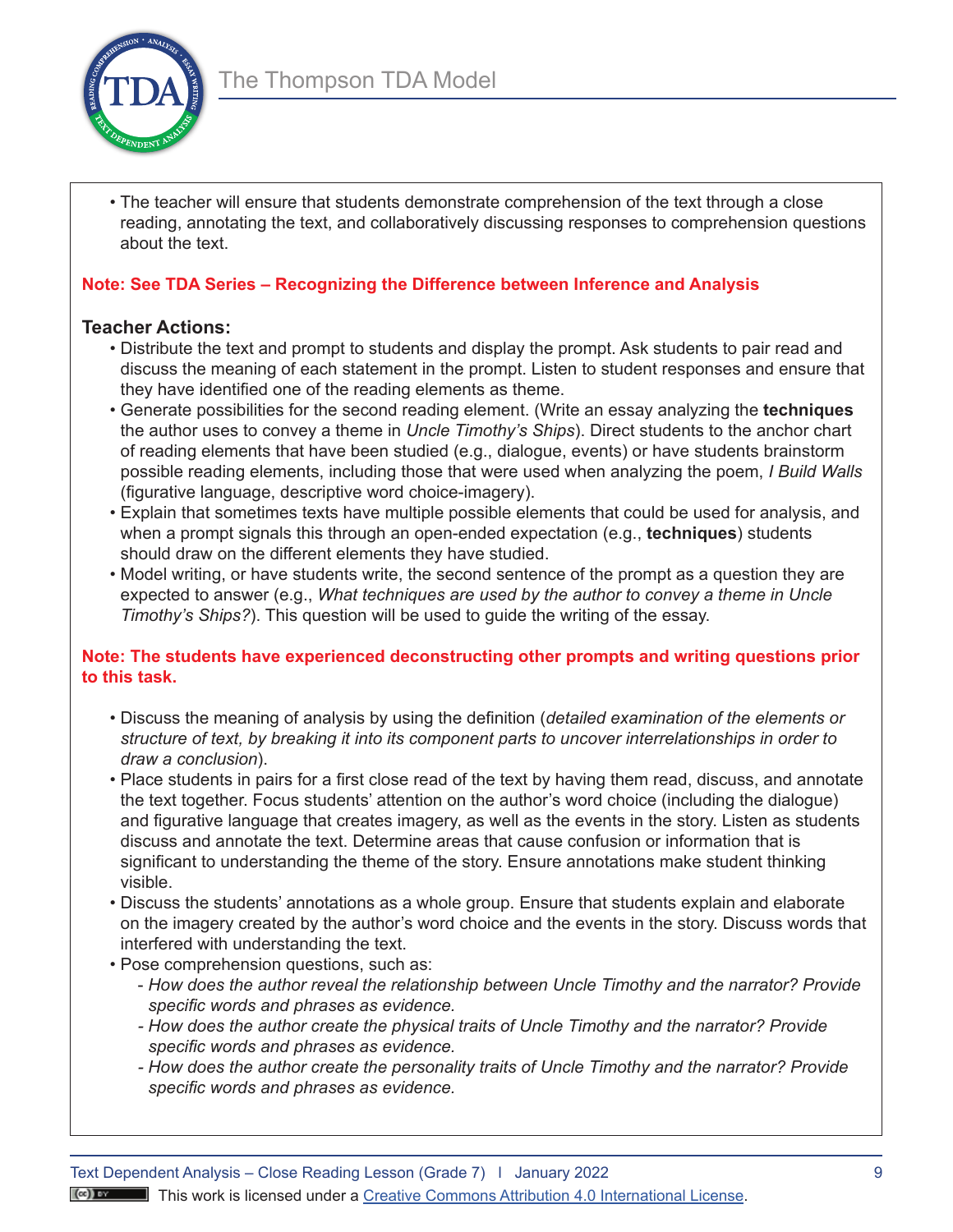

- *- Compare/contrast the physical description of Uncle Timothy and the physical description of Uncle Timothy's house.*
- *- Why does Uncle Timothy ask the narrator what he likes best about the sea? What inference can you make about him asking this question?*
- *- What inference can you make about what happened to Uncle Timothy at the end of the passage? What evidence supports your thinking?*

Have students discuss the questions in small groups and then with the whole class.

#### **Student Actions:**

- Students pair read the TDA prompt to identify the meaning of each statement of the prompt and to identify theme as one reading element to be analyzed and generate possible second reading elements.
- Students work with the teacher to write the second statement of the prompt as a question.
- Students engage with peers in a small group to close read the text and annotate with a focus on author's word choice (including the dialogue) and figurative language that creates imagery, as well as the events in the story.
- Students discuss annotations with the whole class.
- Students discuss responses to the comprehension questions with peers in small groups and share with the whole class.

# **Task #4**

# **Planned Activities/Text Dependent Questions:**

- In this task the teacher will engage students in a Text Rendering Experience to deepen their understanding of the author's techniques and theme during a second close read of the text.
- The teacher will then have students collaboratively demonstrate their comprehension and analysis of the text through the creation of a Concept or Affinity Map.

#### **Teacher Actions:**

- Explain to students that they will be working in groups of four to reread the text. During this second close reading, they will expand their understanding of the text through the use of a collaborative discussion strategy, Text Rendering Experience.
- Explain that for this second read, each student will reread the story and highlight or underline one sentence, one phrase, and one word that they think is particularly important to understanding the theme and/or techniques used by the author.
- After everyone has completed this second read and identified their information, explain that student groups will engage in three rounds of sharing. During the first round each student will share the sentence identified and explain why it is significant without discussion. In the second round each student will share the phrase identified and explain why it is significant without discussion. In the third round each student will share the word selected and explain why it is significant without discussion.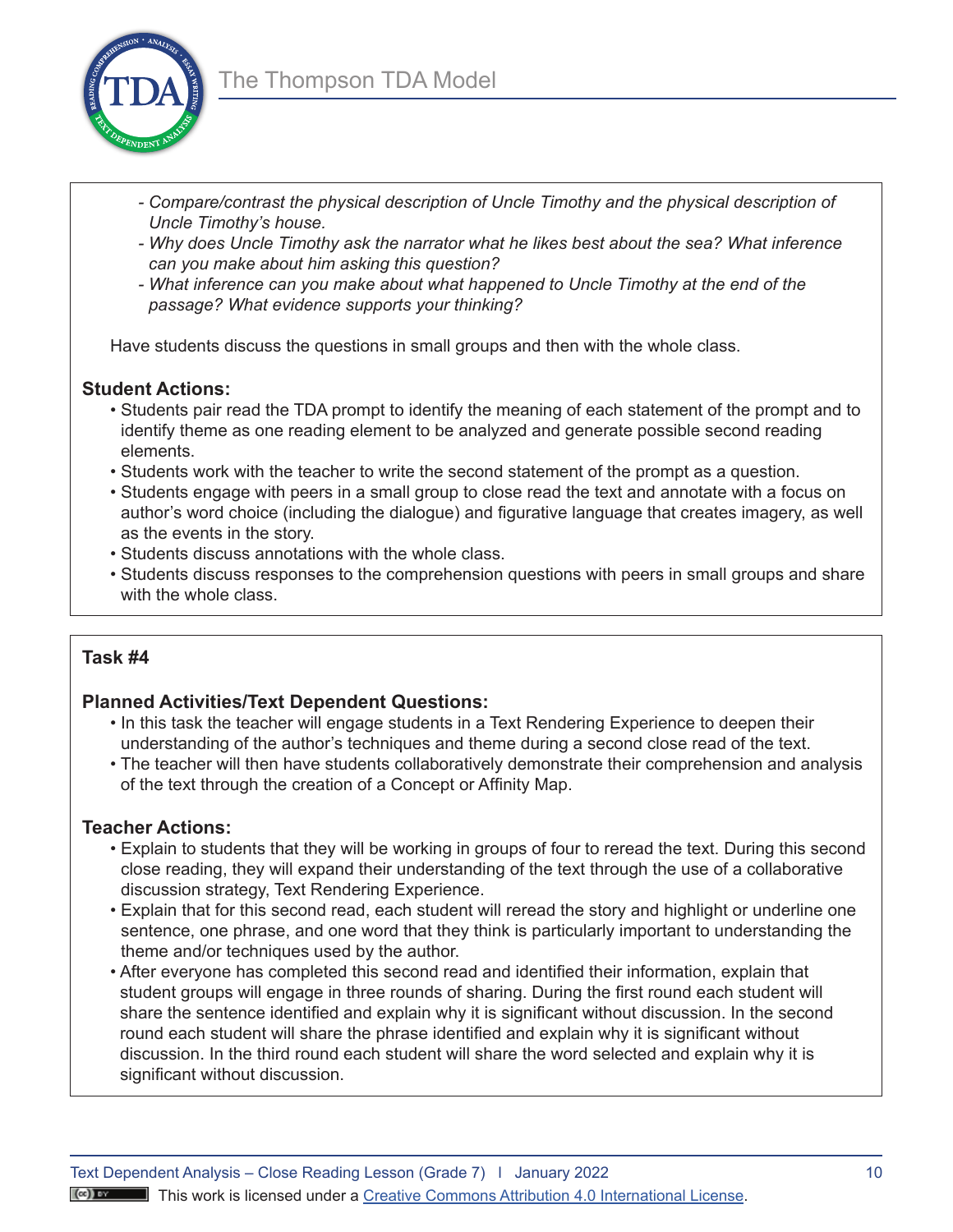

- After the final round, students discuss what they heard and what these sentences, phrases, and words say about the text. Students should describe new insights they gained by looking at the text a second time and listening to what their peers noted as important and how these insights contribute to their thinking about the prompt.
- Once the second close read of the passage is completed, explain to students that their group will create a Concept or Affinity Map to answer the TDA question:
	- *How does the author's use of descriptive word choice (imagery, figurative language, dialogue) and events in the story, Uncle Timothy's Ships, convey a theme?*
- Explain that students will generate responses by writing ideas and evidence on post-it notes (one idea per note) and placing them on the provided chart paper.
- After ideas and evidence have been generated, students discuss and
	- begin grouping ideas into similar categories,
	- label the categories,
	- discuss why the ideas fit within the categories,
	- make connections between ideas, and
	- discuss how the categories reveal a theme.
- Review the structure students will use to engage in meaningful discussions and answer this open-ended text dependent question. Create anchor charts that provide sentence starters for agreeing, disagreeing, and clarifying.

# **Note: See TDA Series Collaborative Discussions for Close Reading (pgs. 5 - 7)**

- Model for students the use of these sentence starters and creating the Concept or Affinity Map by selecting three or four students to be in the "[fishbowl](https://kidskonnect.com/articles/fishbowl-discussion/)", in which these students are in a small circle while all other students form an outer circle.
- Serve as a facilitator during this modeling process reminding students that the purpose of the small group is to discuss the text and determine a theme statement. Pose questions to move the conversation forward:
	- *What is the meaning of the personification used to describe the ships?*
	- *- What is the meaning of the dialogue exchange between the narrator and the mother? Why do you think that?*
	- *- What is the significance of the series of events? Does anyone disagree? Why? What evidence supports your thinking?*
	- *- What do you mean when you say they are connected? Can you explain and elaborate your thinking?*
- Debrief the fishbowl with the entire class by asking questions such as:
	- *What did you observe during the discussion of the text and selecting evidence for the post-it notes?*
	- *- What is one thing you heard that is confusing to you?*
	- *- What is one thing you heard that you disagree with?*
	- *- How did you feel while being on the outside of the fishbowl?*
	- *- How did you feel while being on the inside of the fishbowl?*
- Circulate to provide direction, pose probing questions, pose clarifying questions, and general guidance, as students create their Concept Maps. Ensure that students move beyond superficial understanding; encourage a focus on the word choice/events and the theme that is conveyed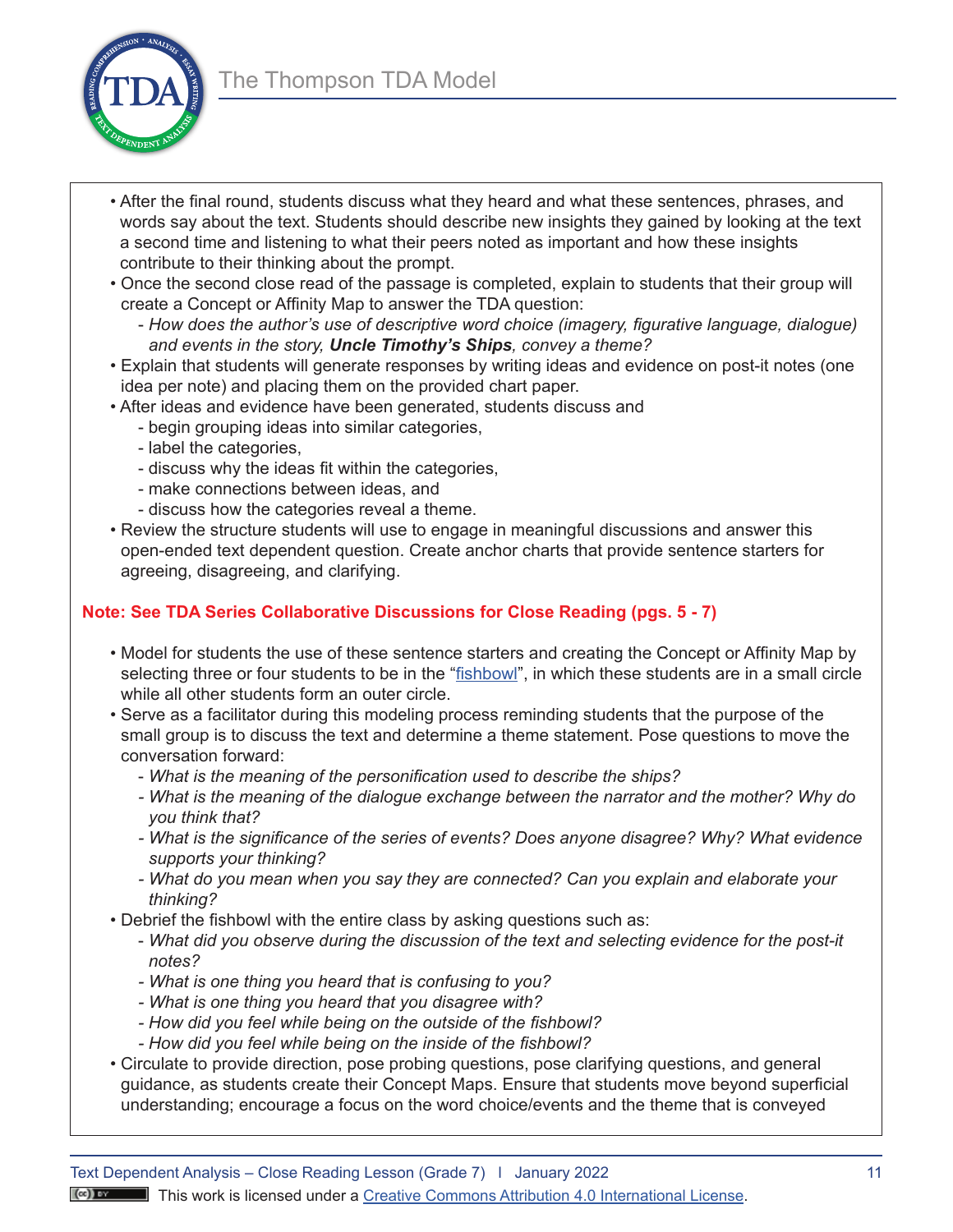

through these two reading elements. Remind students to record a theme for the text on their chart paper as they create their Concept Maps.

# **Note: This activity may require multiple class periods.**

- Display each group's Concept Map around the room and explain they will conduct a Gallery Walk with their group. Groups will have five minutes at each map to discuss and take notes on:
	- identified theme
	- similarities and differences of their own map and the one they are viewing
	- discrepancies between the ideas and evidence, groupings, or connections
	- probing or clarifying questions they want to ask
- Facilitate the Gallery Walk setting a timer for five minutes per chart. After the Gallery Walk explain that each group of students will be allowed to ask three questions or make three observations. Allow groups of students a short period of time to discuss which questions they would like to ask or information they would like to share.
- Facilitate a class discussion allowing an opportunity for each group to pose their questions or make their comments and for the other groups to respond. Remind students to utilize the sentence starters generated for group discussions.
- Strengthen students understanding of how different techniques were used to reveal a theme during the class discussion. Have students reread portions of the text to point out evidence. For example:
	- Page 1, lines 1-3: "…*make rocks dance across the water.*" This shows personification of the rocks.
	- Page 2, lines 12-13: "*Look at them-all tied up… They want to be free. Free on the water. Free as the wind. Forever.*" This shows personification of the ships longing for freedom like Uncle Timothy.
	- Page 2, lines 26-27, 30: "*what I am. They are trapped. They haven't tasted freedom.: "… Someday, I will let my ships taste freedom.*" This shows personification of ships being able to taste freedom.
	- Page 3, line 12: *Never before has he said goodbye to the boy, yet today he tells the boy goodbye ("Goodbye, boy")*. This event that has never occurred before and foreshadows his leaving.
	- *boat on his way out to sea with his glass bottled ships in his wake behind him.* This event and - Page 3, lines 16-23: *Uncle Timothy does not show up at the shore but is standing proudly in a*  imagery show that Uncle Timothy and his ships achieve their goal – being free.
- Review and discuss the theme statements generated by each group of students. Explain that there can be more than one theme statement to represent the author's message. However, to demonstrate analysis there must be sufficient and appropriate evidence. Ensure that the theme statements are appropriate for the text. A possible theme statements for this passage is *do what you think is best for you.*

# **Student Actions:**

- Students respond to comprehension questions and fishbowl debrief questions.
- Student groups reread the text and create a Concept Map to answer the question: *How does the author's use of descriptive word choice (imagery, figurative language, dialogue) and events in the*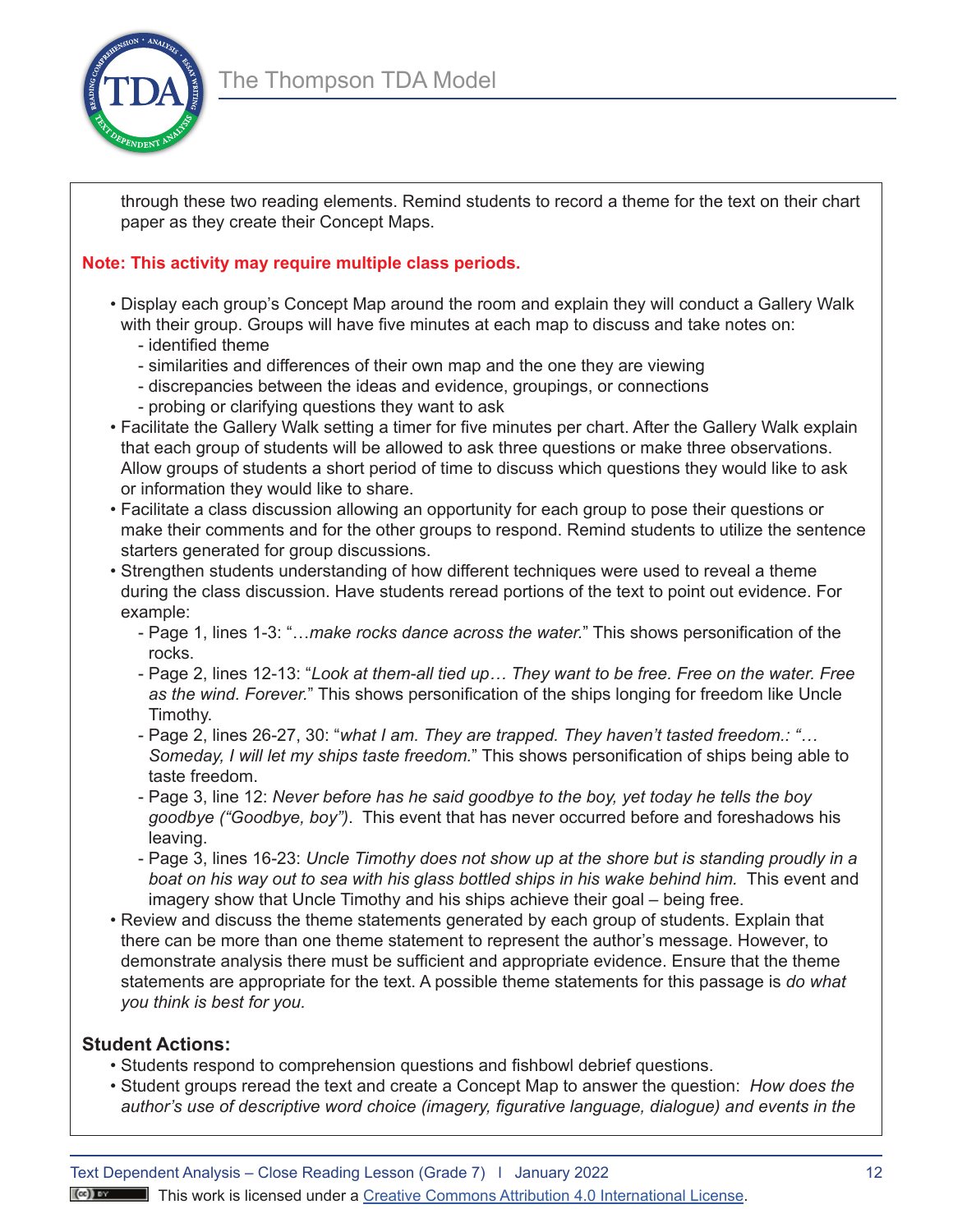

- *story, Uncle Timothy's Ships, convey a theme?*
- Students identify a possible theme for the story using the evidence collected on their Concept Map. • Students engage in a Gallery Walk to review the different Concept Maps while identifying
- similarities, differences, and questions they want to ask.
- Students engage in a class discussion about the evidence used to support the identified theme.

# **Task #5**

## **Planned Activities/Text Dependent Questions:**

- In this task the teacher will engage students in the completion of a thinking organizer using the theme, techniques, and evidence identified on the Concept Maps. This organizer will be used for modeling a TDA response.
- The teacher will ensure students' understanding of explicit evidence and inferences about the theme based on the author's techniques and story events. Understanding and demonstrating this information is crucial for students to analyze the text.
- The teacher instructs students on how to explain and elaborate information, including making a generalization.
- The teacher draws students' attention to the difference between [analysis and explanation](https://www.nciea.org/blog/text-dependent-analysis/analysis-does-word-matter-defining-expectations-student-performance); an explanation is a recounting of the information using text evidence and is a necessary component of show the interrelationship between two literary elements. Also ensure that students understand the difference between an inference and analysis.

#### **Note: See TDA Series – Recognizing the Difference between Inference and Analysis**

#### **Note: Remind students to refer to the prompt, annotations, responses to the text dependent questions, and insights from the Concept Maps, as needed.**

#### **Teacher Actions:**

• Display and distribute a copy of the following thinking organizer: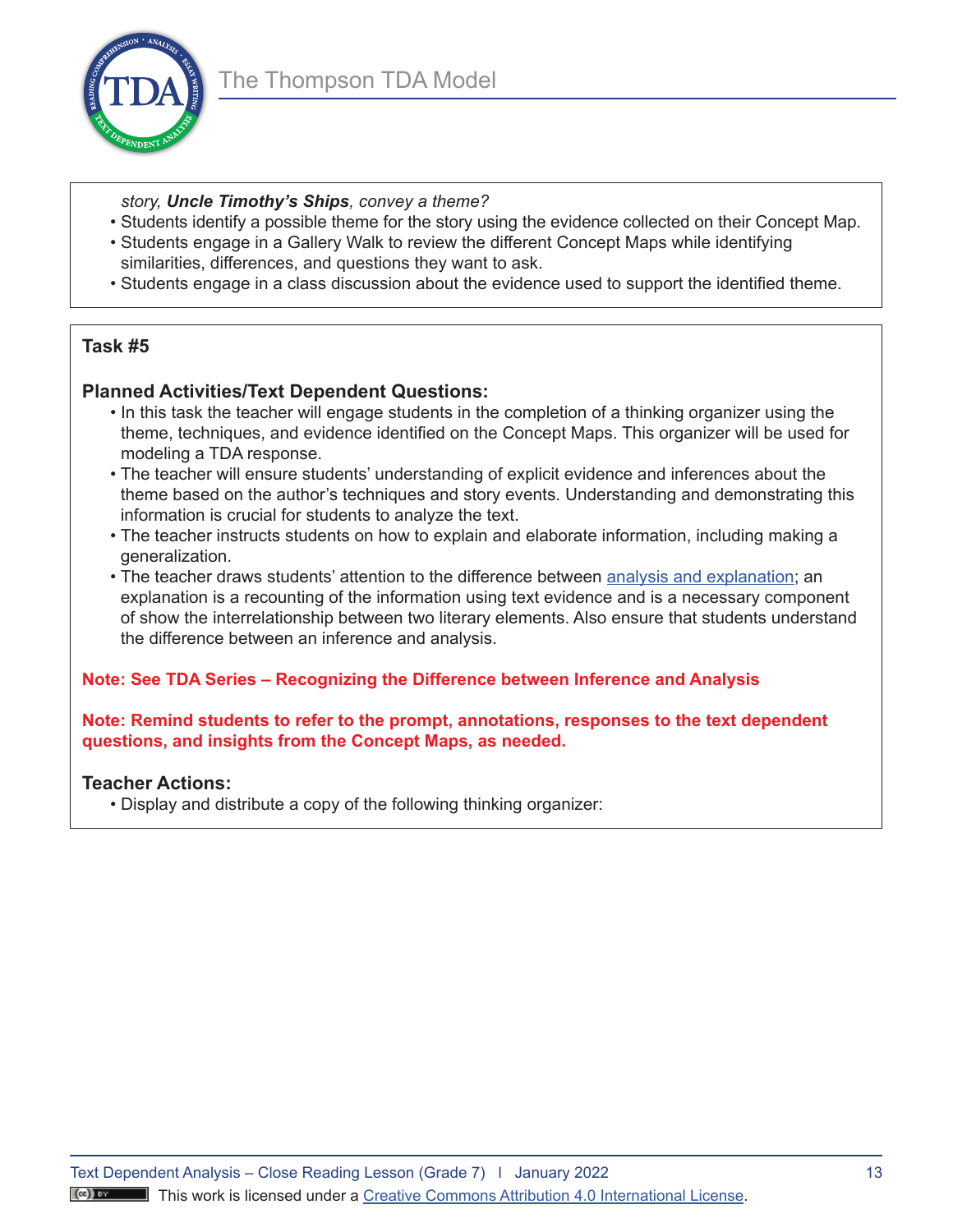

**Prompt:** Authors use various techniques, such as figurative language, to convey a message in their writings. Write an essay analyzing the techniques the author uses to convey a theme in *Uncle Timothy's Ships*. Be sure to use evidence from the text to support your response.

**Theme:** 

**Evidence #1 –** 

**Evidence #1 – Identify and explain the Technique:** 

**Inference:** 

**Connection to the Theme:** 

**Evidence #2 –** 

**Evidence #2 – Identify and explain the Technique:** 

**Inference:** 

**Connection to the Theme:** 

**Evidence #3 –** 

**Evidence #3 – Identify and explain the Technique:** 

**Inference:** 

**Connection to the Theme:** 

- Review the TDA prompt previously discussed and recorded on the thinking organizer. Remind students that the prompt was the question used for creating their Concept Maps.
- Review the meaning of analysis (*detailed examination of the elements or structure of text, by breaking it into its component parts to uncover interrelationships in order to draw a conclusion*) and the reading elements that students are expected to analyze in their response.
- Explain that when analyzing text, it is expected that the technique is identified and the evidence is provided, the evidence is supported with an explanation of its meaning by making an inference, and the evidence/inference is connected to the identified theme. Therefore, students will identify one technique and associated piece of evidence that will support the chosen theme, discuss what inference they can make about the evidence based on the technique, and how the technique and evidence support the theme.
- Model, while thinking aloud, Evidence #1, the technique used, and an inference about the evidence on the thinking organizer. Ask students to explain how the evidence and inference are interrelated to the development of the theme in the story. Model recording this interrelationship on the thinking organizer while rephrasing the information that the students shared, if necessary. Have students record the information on their organizer. For example: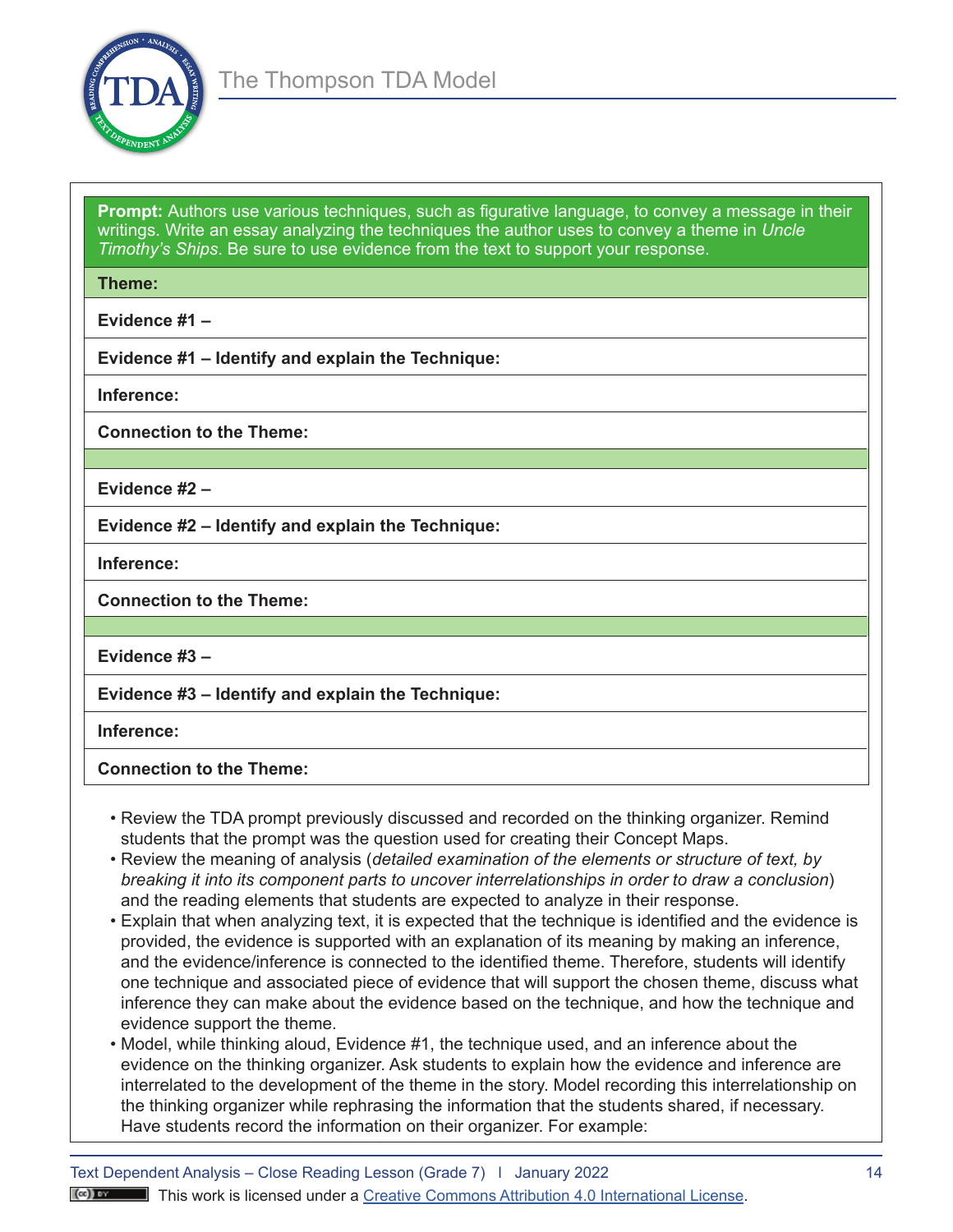

**Prompt:** Authors use various techniques, such as figurative language, to convey a message in their writings. Write an essay analyzing the techniques the author uses to convey a theme in *Uncle Timothy's Ships*. Be sure to use evidence from the text to support your response.

**Theme:** Do what you think is best for yourself.

**Evidence #1 –** "They are...what I am. They are trapped. They haven't tasted freedom."

**Evidence #1 – Identify and explain the Technique:** Dialogue between Uncle Timothy and the narrator inside the uncle's house while looking at the bottled ships.

**Inference:** Provides insight into Uncle Timothy's character because Uncle Timothy's words reveal how he feels about himself. Foreshadows what Uncle Timothy wants to do.

**Connection to the Theme:** Uncle Timothy wants to do what is right for him even if not right for others.

- Explain that student groups will discuss and identify evidence #2, inference, and the interrelationship with the event in the story and record on their thinking organizer using information collected on the Concept Map. As students discuss this information circulate and provide feedback or clarify misconceptions, as needed. After students have recorded the information, have them share their thinking in a whole group discussion. Encourage students to provide feedback to extend the comprehension and analysis of the text.
- Discuss, provide feedback, and make adjustments to the students' information. Record the evidence about the technique, inference, and connection to the theme on the displayed teacher's thinking organizer. Since there may be differences in information selected by each group, select one source of evidence, inference, and connection to the theme to support students' ability to appropriately record this information on the organizer.
- The selection and recording of Evidence #3 can be completed through small group discussions or students can be asked to complete this section independently. This decision will depend on the strengths and needs of the students. Either way, the teacher should continue to circulate, provide feedback, or clarify misconceptions, as needed, and then record one source of evidence, inference, and connection to theme on the displayed teacher's thinking organizer to model the appropriate completion of the organizer.
- Explain that students will be using the thinking organizer to write their TDA response. However, students should be made aware that the response is not simply recopying the organizer information into multiple paragraphs. Emphasize that students will need to explain and elaborate the presented information, including making a generalization.
- Discuss that explanation, elaboration, and generalization answer questions for the reader such as:
	- *Why do you think the author included that information?*
	- *- What would you expect to happen given the author's use of the technique or event?*
	- *- How does the use of the technique support your understanding of the character?*

Additionally, explain that generalizations elaborate on what the author is trying to say to all people or to demonstrate a universal statement about the world. Explain that generalizations are statements that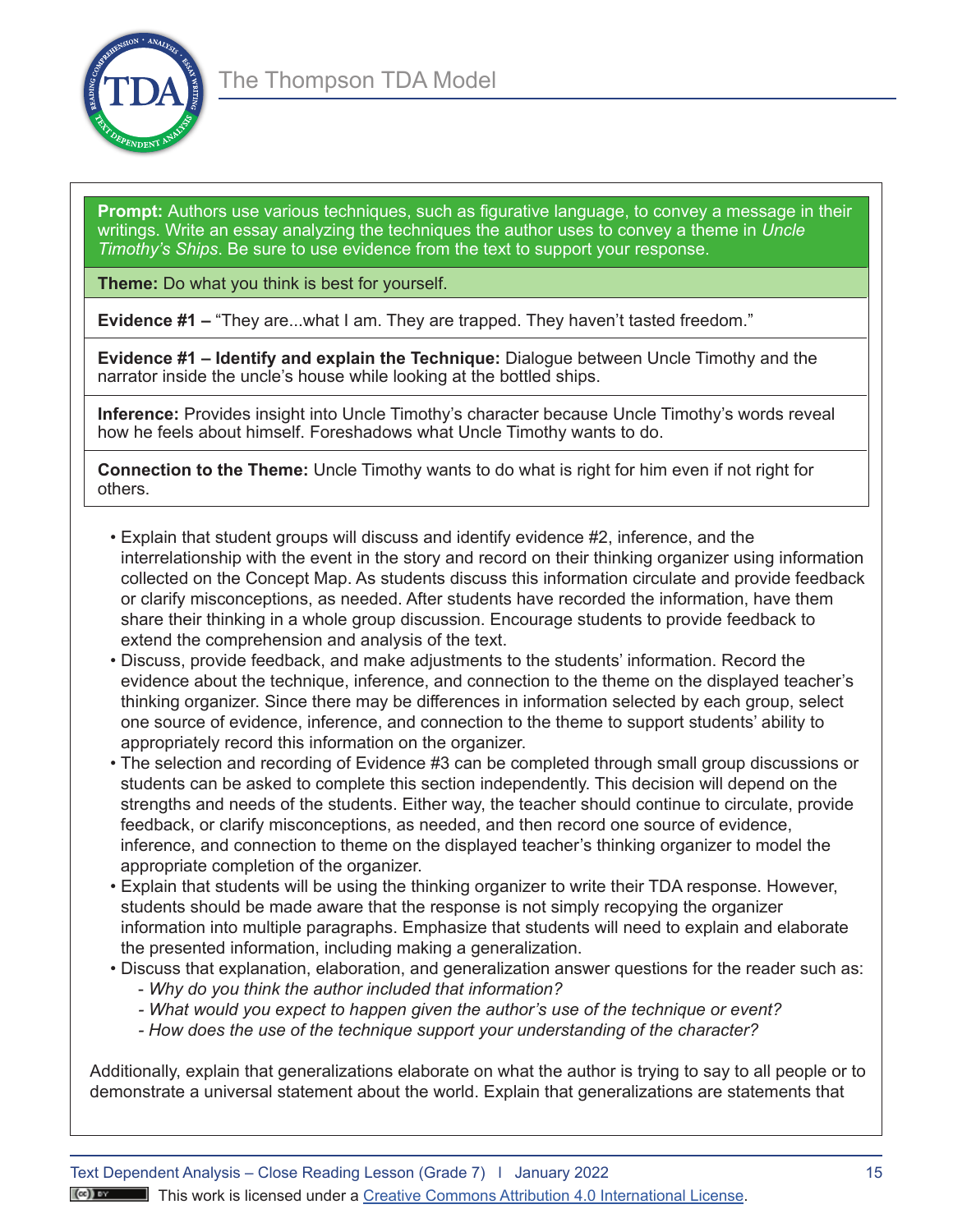

are based on specific instances in the text but apply broadly (to most everyone in the world). Point out that generalizations are not clichés.

# **Student Actions:**

- Students contribute to recording evidence #1, identify and provide evidence of the technique, inference, and interrelationship to an event in the first section of the thinking organizer.
- Student groups examine their annotations, responses to text dependent questions, and insights about the quotes from the text to record evidence #2 and #3.
- Students discuss their responses and adjust their thinking organizer based on class discussion and feedback.

# **Task #6**

# **Planned Activities/Text Dependent Questions:**

- In this task, the teacher will prepare students to independently write a TDA essay drawing evidence from the passage to support analysis while applying grade-level writing standards.
- The teacher will collect student responses to determine strengths and needs with respect to the ability to demonstrate the underlying components of a TDA essay (reading comprehension, analysis, and essay writing). The Text Dependent Analysis (TDA) Learning Progressions will assist the teacher in determining next instructional steps.

## **Note: Districts and teachers use different writing organizers that assist students in organizing their writing. The organizer that is taught and used can be incorporated in this lesson plan.**

- In seventh grade, compositional writing for a text dependent analysis essay should include:
	- introduction of the topic and concluding statement or section
	- multiple paragraphs organized with one idea per paragraph including transitions to clarify relationships
	- specific details and evidence from the text
	- identification and evidence of the technique
	- inferences about the evidence
	- explanation of what the evidence and inference mean
	- elaboration, including a generalization, showing an interrelationship

**Note: Students should understand the difference between the expectations of an essay and a short answer question.** 

**Note: An analysis shows how two aspects of the text are related to each other. A close reading examines the characteristics of the text looking for their meaning and relationship to one another supported with explicit evidence and inferences.**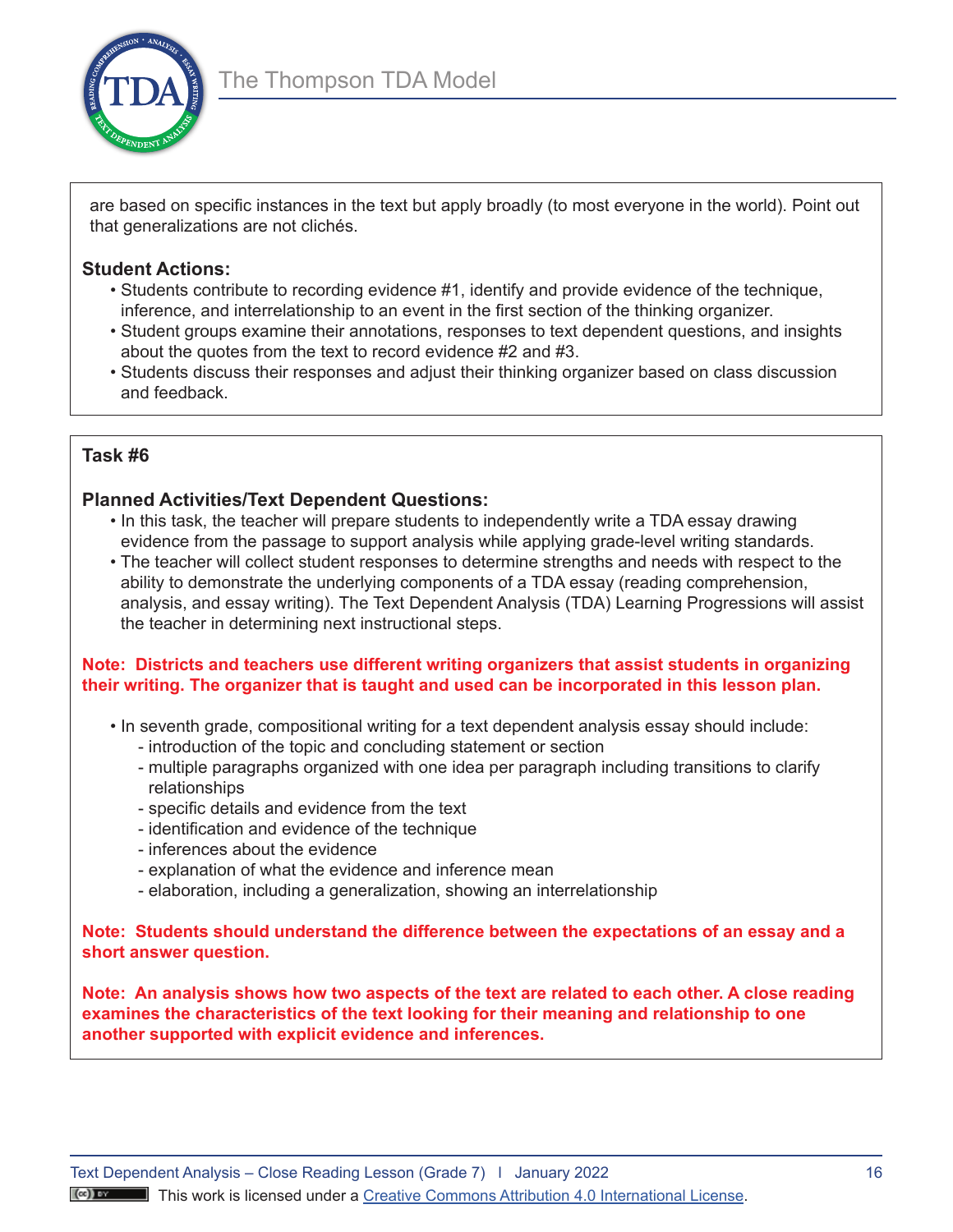

## **Teacher Actions:**

- Discuss the components of an introductory paragraph, which may include (depending on the teacher/school/district expectations):
	- a restatement of the prompt
	- the title and author
	- a 2-3 sentence summary (optional), and
	- an introductory statement previewing what is to follow.

**Note: Depending on when this lesson is implemented and how often a response to a TDA prompt has been modeled, the writing instruction can be modified by the teacher.**

# **Note: See TDA Series – Modeling a Text Dependent Analysis Response**

• Distribute the **Self-Monitoring Strategies for Responding to a Text Dependent Analysis Prompt** (Appendix A). Point students specifically to the sections on *Understanding the textdependent analysis prompt and Writing the response.*

# **Note: Use the Self-Monitoring Strategies resource as a guide for modeling the TDA response.**

- Remind students to identify the technique that they are analyzing throughout their response and its connection to the other reading element – theme.
- Discuss the similarities and differences of analysis and summarizing text:

| <b>Analyzing Text</b>                                                            | <b>Similarities</b>                                                                        | <b>Summarizing Text</b>                                      |
|----------------------------------------------------------------------------------|--------------------------------------------------------------------------------------------|--------------------------------------------------------------|
| • Identify a specific reading<br>element (depends on the prompt)                 | Refers to a specific text<br>$\bullet$<br>$\bullet$<br>Includes text evidence<br>$\bullet$ | Who is in the story<br>When the story takes place            |
| • Identify evidence to support the<br>reading element (depends on the<br>prompt) |                                                                                            | Where the story takes place<br>What is the story about       |
| • Make an inference about the<br>identified reading element                      |                                                                                            | How and/or why the<br>$\bullet$<br>problem/solution occurred |
| • Explain about the evidence and<br>inference                                    |                                                                                            |                                                              |
| • Make a connection between the<br>reading elements                              |                                                                                            |                                                              |

- Have students work in pairs to write a summary of the text. If the summary is more than 2-3 sentences, have them work together to condense it to no more than 2-3 short sentences rather than a combination of sentences creating long complex sentences. Remind students that the introduction may include a short (2-3 sentence) summary, but the purpose of the writing is to analyze.
- Ask student pairs to share their summary and provide feedback ensuring that they are succinct and provide a general gist of the text.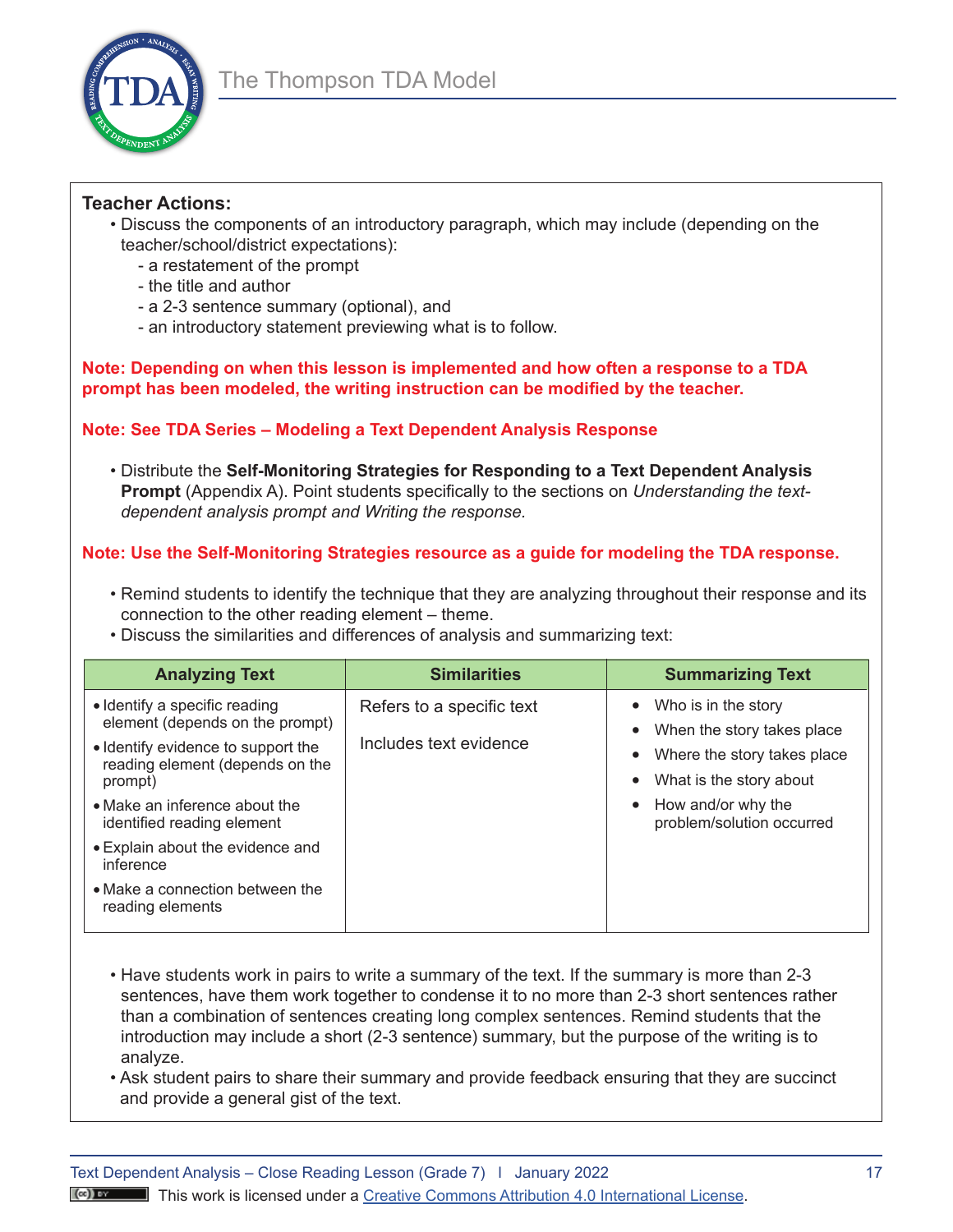

• Model writing an introductory paragraph that includes 1) the title and author, 2) a restatement of the prompt 3) a 2-3 sentence summary using an example provided by the students, and 4) an introductory statement which previews what is to follow. The modeling should include thinkingaloud the process used for identifying which information to include in the paragraph. Students should be engaged in the decision-making process and encouraged to explain why specific information is included. Below is an example introductory paragraph:

*The story, Uncle Timothy's Ships by Summer Woodford, describes a young boy who has always admired his uncle. His uncle took him to his house one day and talked with him about the ships he kept and how they wanted to be free. One day the uncle was on a boat, sailing further into the sea toward freedom. The author used techniques such as imagery, plot events, and dialogue to reveal the theme of the passage which is to do what you think is best for yourself.* 

- Discuss whether the paragraph includes all the expectations of an introductory paragraph and other ways that students could write the paragraph.
- Discuss, with student input, and record on chart paper the expectations for a TDA body paragraph including:
	- a topic sentence establishing the context leading to the evidence, inference, and analysis;
	- accurate and precise evidence in the form of direct quotes or paraphrasing,
	- explanation of inferences based on the text evidence;
	- analysis of how the technique used by the author reveals the theme of the story; and
	- elaboration and generalization of how the evidence and inference demonstrate a conclusion about the theme.

## **Note: These bulleted items are not necessarily separate sentences within the paragraph and are often woven together in a coherent manner.**

- Model writing one body paragraph including the above expectations while thinking aloud and engaging students. Refer to the thinking organizer as a guide for writing the paragraph. Model how to expand and elaborate the information in a coherent paragraph without copying the information and considering it a complete paragraph. While modeling, explain to students that they cannot assume that the reader understands what the information means, and they need to explain and elaborate on its meaning.
- Model, discuss, and make adjustments based on student input. Have students determine whether all expectations are included in the paragraph. Specifically have students determine if the paragraph includes analysis and how they know.
- Complete the writing of the second body paragraph through small group discussion of the thinking organizer and writing. This decision will be based on student strengths and needs of the students. Circulate and provide feedback, as needed, reminding students to review the thinking organizer and the expectations of writing the response. Ask groups of students to share their paragraphs while the remainder of the class provides positive feedback and suggestions to improve the writing.
- Complete the writing of the third body paragraph in small groups, pairs, or students can write the paragraph independently. This decision will depend on students' strengths and needs. Either way,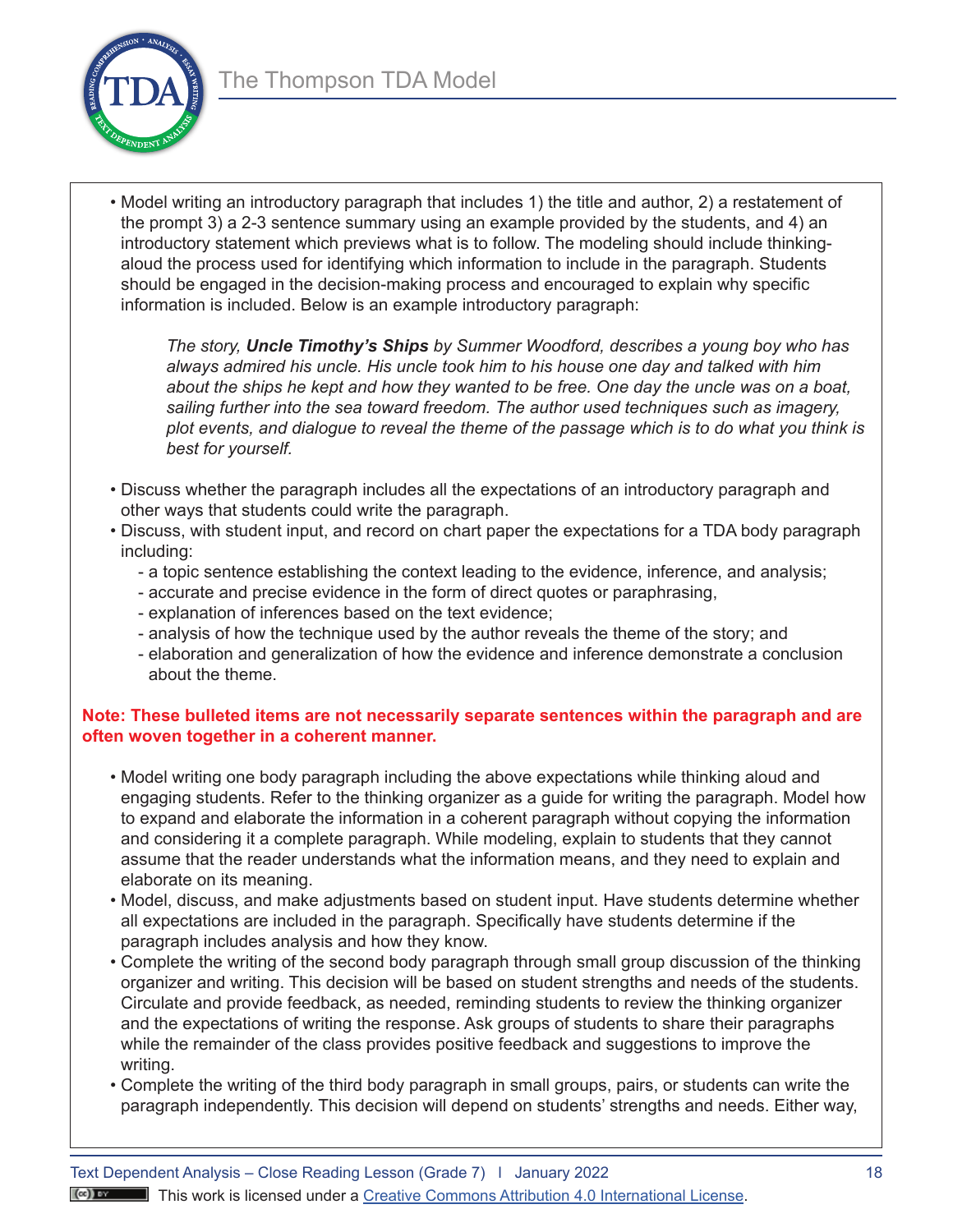

continue to circulate and provide feedback, as needed, reminding students to review the thinking organizer and the expectations of the response.

- Ask groups of students to share their paragraphs while the remainder of the class provides positive feedback and suggestions to improve the writing. If working independently, engage students in peer-assessment in which each student shares their paragraph and the other student provides feedback and suggestions to improve the writing.
- Debrief the process of writing the body paragraphs with students. Pose questions such as:
	- *Which aspects of writing the body paragraph were easy for you?*
	- *- Which aspects of writing the body paragraph were difficult?*
	- *- How did you make sure you weren't summarizing the story?*
	- *- How did you make sure that you were demonstrating analysis?*
	- *- In what ways was the use of the thinking organizer helpful?*
	- *- Did you return to the text to help support your response?*
- Discuss with students the components of a concluding paragraph, which may include (depending on the teacher/school/district expectations):
	- a restatement of the expectations of the prompt
	- a restatement of the main points or ideas in the essay
	- a concluding statement about the text.

#### For example:

*The techniques of imagery, plot events, and dialogue used by Summer Woodford, all contribute to the theme to do what you think is best for you. Uncle Timothy had always wanted to be free, and one day he truly was free. He had sailed away and left everything behind to pursue his freedom like the ships he admired. He left his family and friends behind because he did what he thought would be best for him.* 

• Prompt students to turn-and-talk to discuss whether the concluding paragraph includes the expectations of a concluding paragraph.

#### **Note: Depending on when this lesson is implemented and how often a response to a TDA prompt has been modeled, the writing instruction can be modified by the teacher implementing this lesson. Reminder – a summary is not an analysis.**

• Collect student essays. The body paragraphs written by students should be analyzed to determine students' strengths and needs based on the TDA Learning Progressions, and to determine instructional next steps.

#### **Note: See TDA Series –Text Dependent Analysis (TDA) Learning Progressions**

#### **Student Actions:**

- Students use their summaries to contribute to the information included in the introductory paragraph.
- Students follow along as the teacher models writing an example introductory paragraph and determines if all expectations are included.
- Students contribute to the discussion of the expectations of a body paragraph.